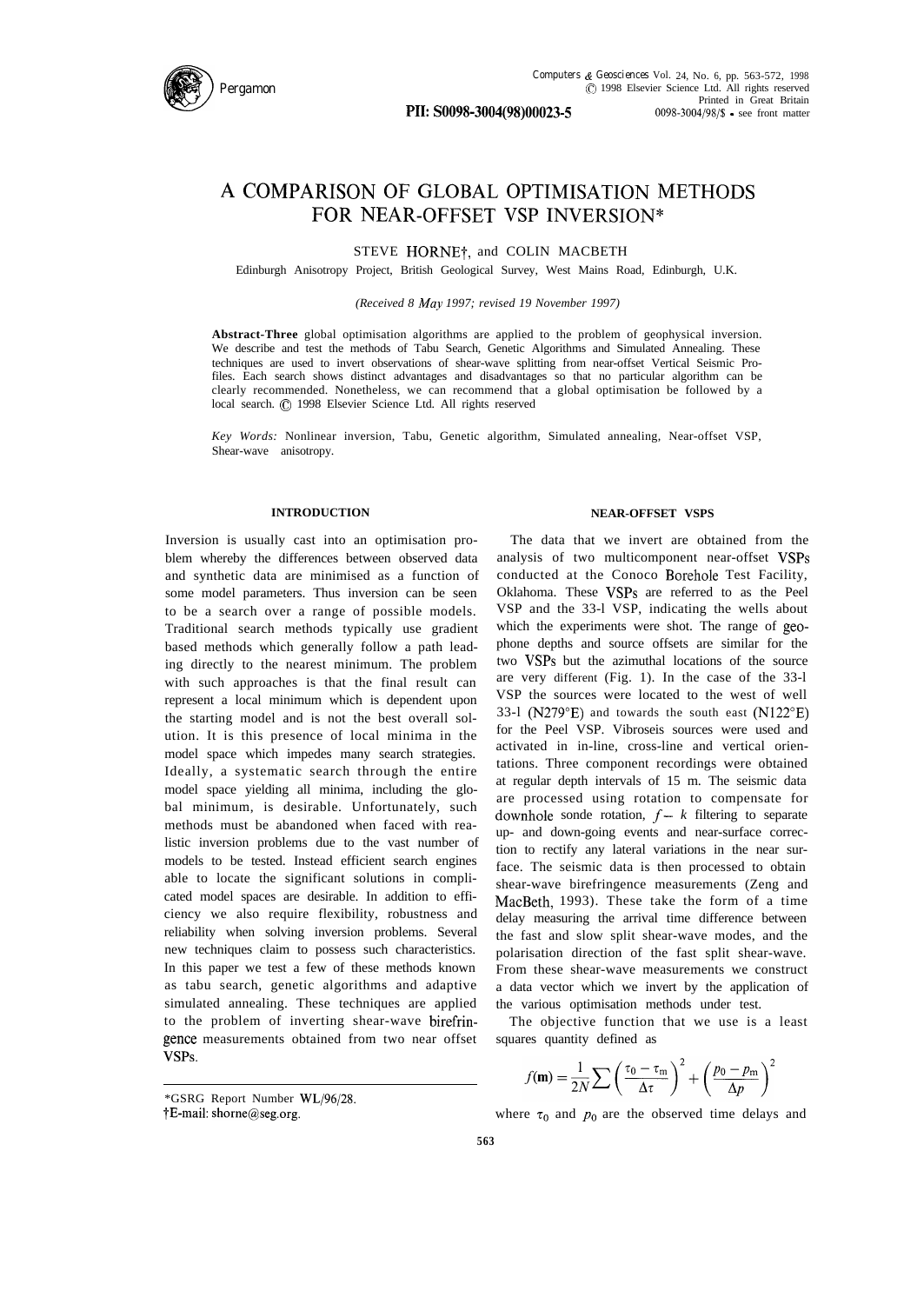



polarisations,  $\tau_m$  and  $p_m$  are the modelled time delays and polarisations and  $\Delta \tau$  and  $\Delta p$  are the estimated errors associated with the observed time delays and polarisations. The model vector, m, describes five anisotropic zones which we identify from the data. We choose to represent each zone in terms of three crack parameters which are the crack density (CD), the aspect ratio (AR) and the crack content (CT) (Hudson, 1980) In addition, we use two crack orientation parameters of strike and dip. We assume that there is no change in crack orientation with depth. The model vector therefore contains a total of seventeen parameters. Discretization is applied to each of these parameters according to the scheme in Table 1 and results in a space comprising of approximately  $10^{20}$  models.

### **GLOBAL OPTIMISATION METHODS**

In this study we will test the techniques of Tabu Search (TS), Genetic Algorithms (GA) and Adaptive Simulated Annealing (SA). These techniques were selected since they offer the most promising search characteristics. As a control we also use a Monte Carlo search (MC). We now review each of these techniques.

### *Tabu search*

Tabu or Taboo searches first appeared around the late 1980s from the operational research community (Glover, 1989). This class of search derives its name from the concept that certain moves are prohibited or "taboo". TS is a deterministic method using repeated local searches which avoids entrapment in local minima and encourages exploration of unsearched regions. TS achieves this through the

storage of information relating to the previous models sampled. These historical records are referred to as "Tabu lists". In practice several "Tabu lists" can be maintained containing information such as the models previously visited or previous improving moves which have been accepted. Under some circumstances the "Tabu" condition can be ignored when a criterion known as the "Aspiration condition" is satisfied. Such conditions are included to allow "interesting moves" which would otherwise be rejected. For example, a move to an exceptionally good model lying in a "Tabu direction" might be allowed to satisfy the aspiration condition since such a move may prove to be beneficial.

Table 1. Discretization applied to model parameters used in inversion problem (this defines model space of approximately  $10^{20}$  models)

| Parameter       | Start     | End                                   | Number of<br>intervals |
|-----------------|-----------|---------------------------------------|------------------------|
| CD <sub>1</sub> | 0.0001    | 0.2500                                | 128                    |
| AR <sub>1</sub> | $10^{-1}$ | $10^{-4}$                             | 4                      |
| $CT_1$          | dry       | saturated                             | $\overline{c}$         |
| CD <sub>2</sub> | 0.0001    | 0.2500                                | 128                    |
| AR <sub>2</sub> | $10^{-1}$ | $10^{-4}$                             | 4                      |
| CT <sub>2</sub> | dry       | saturated                             | 2                      |
| CD <sub>3</sub> | 0.0001    | 0.2500                                | 128                    |
| AR <sub>3</sub> | $10^{-1}$ | $10^{-4}$                             | 4                      |
| CT <sub>3</sub> | dry       | saturated                             | 2                      |
| CD <sub>4</sub> | 0.0001    | 0.2500                                | 128                    |
| AR <sub>4</sub> | $10^{-1}$ | $10^{-4}$                             | 4                      |
| CT <sub>4</sub> | dry       | saturated                             | $\mathfrak{D}$         |
| CD <sub>5</sub> | 0.0001    | 0.2500                                | 128                    |
| AR <sub>s</sub> | $10^{-1}$ | $10^{-4}$                             | 4                      |
| CT,             | drv       | saturated                             | 2                      |
| Strike          |           | $-90$ " (North) $+90^{\circ}$ (South) | 256                    |
| Dip             | $-45"$    | $+45"$                                | 256                    |

Albertador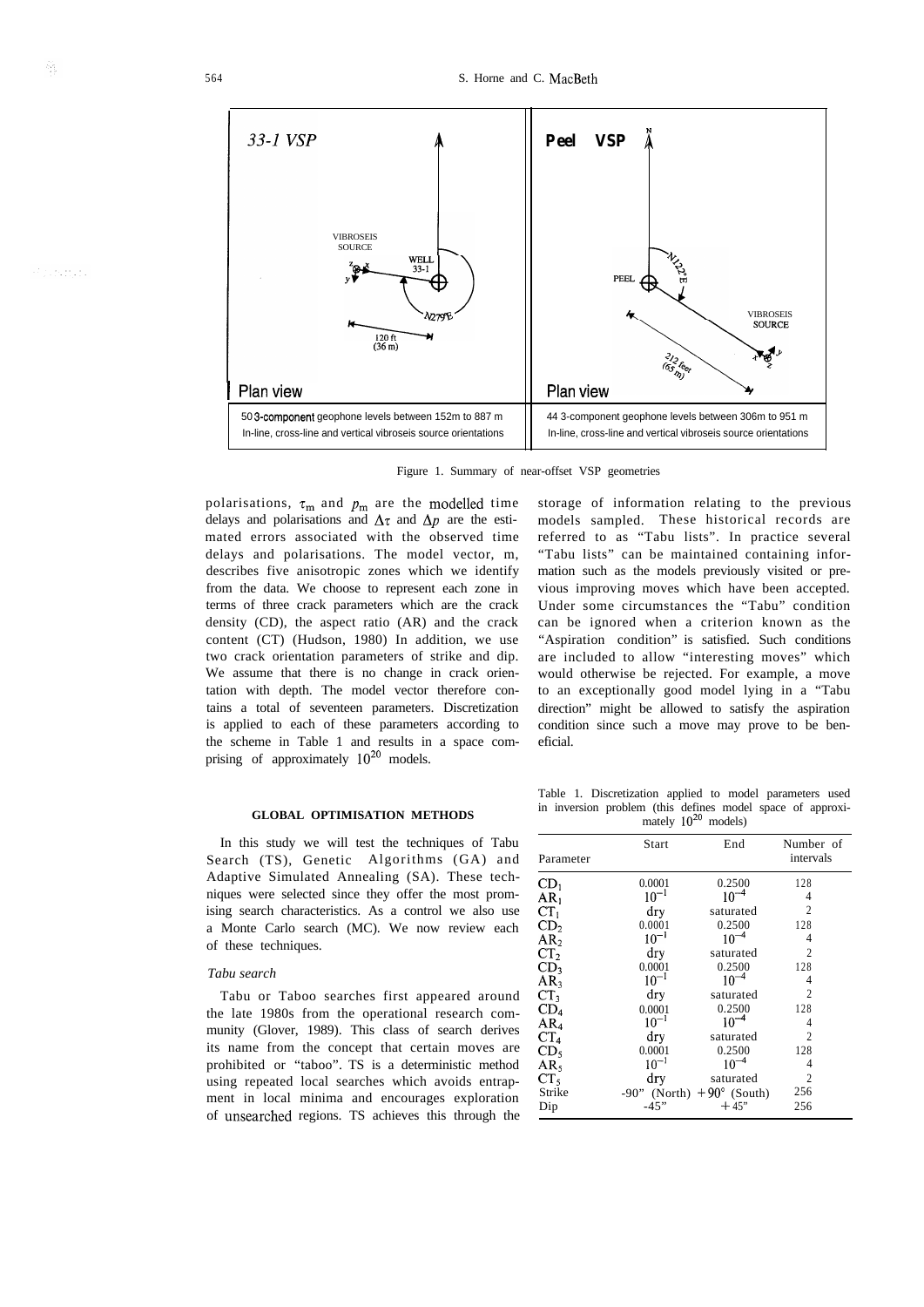



Figure 2. Flowchart showing general Tabu search scheme

To begin a TS a model is selected at random. A local search is then performed over the adjacent models. From these neighbours the best model is selected, note that this model need not be better than the starting model. This relative move from the starting model to the best neighbouring model is added to the "Tabu list". From this new model a local search is again performed. Once again the best neighbouring model is selected as a candidate for the next move. However, the move must not return the search to the previous starting model. To prevent such cycling the move is checked on the "Tabu



器肌

Figure 3. Flowchart showing general GA scheme

list" of previous moves. If the move is not on the list it is allowed otherwise the next best model is checked for its acceptability. This checking is repeated until an acceptable neighbour is found which does not lie in a "Tabu direction". This process of local search and selection of best non-tabu neighbour is then repeated until some termination criterion is satisfied. A flow diagram for the TS is given in Figure 2.

The two essential features of a TS which distinguishes it from other search strategies

- 1. the use of a "Tabu list" which prevents cycling whereby the search oscillates between previously visited states with no new areas explored;
- 2. an acceptance of a neighbouring solution which does not depend on the current value of the objective function, thus allowing the TS to climb out of local minima.

A few examples of TS applied to geophysical problems include Vinther and Mosegaard (1996) and Rowbotham and Pratt (1995).

### *Genetic algorithms*

Genetic Algorithms (GA) were originally developed in the 1970s for the modelling of natural evol-

# SIMULATED ANNEALING



Figure 4. Flowchart showing general SA scheme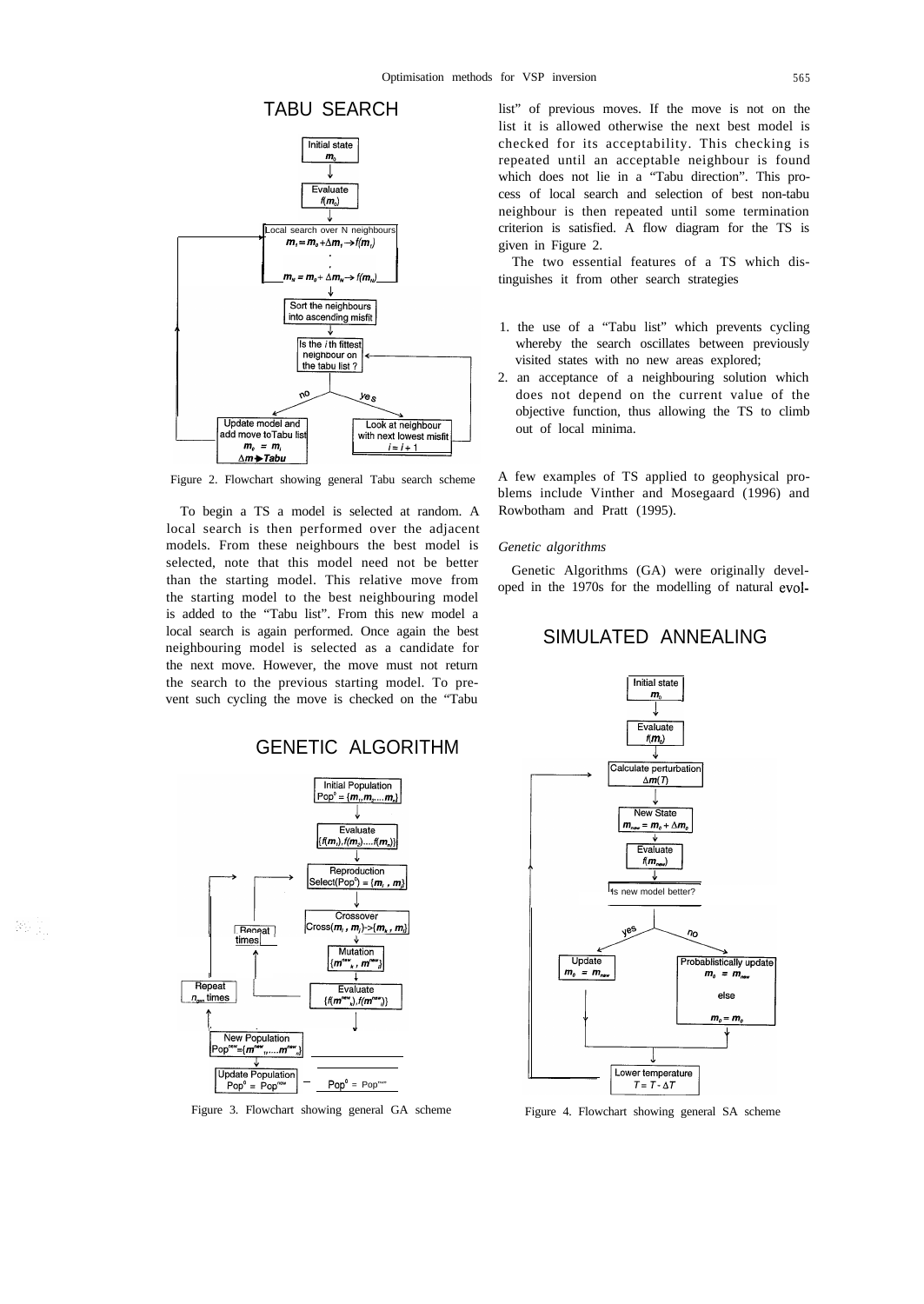## MONTE CARLO



Figure 5. Flowchart showing general Monte Carlo scheme

utionary systems. Recently these techniques have been applied to many different optimisation problems including non-linear geophysical inversion (Sen and Stoffa, 1995; Horne and MacBeth, 1994).

Unlike many other optimisation techniques GAS use a pool of solutions. This is known as a population which appeals to the biological analogy. New models are then constructed from this pool by applying various genetic operations. The basic GA uses three operations known as reproduction, crossover and mutation. The reproduction operator is a stochastic operator which selects models from the current population in such a way that "better" models are more likely to be selected. A simple reproduction operator is biased roulette wheel selection where models are assigned sectors with a size related to their objective function. Models are then selected at random from this wheel. Clearly, the "better" models with larger sectors on the roulette wheel are more likely to be chosen than "poorer"

models with smaller sectors. Crossover operates on the models previously selected by reproduction and combines them together to form new models. Mutation is a random perturbation which is applied to the newly generated models. These newly generated models form the new population and this generation process is repeated until some termination criterion is satisfied. The sequence of these operations is shown in Figure 3. Further details of these types of scheme may be found in Goldberg (1989) and Horne (1995).

### *Simulated annealing*

Simulated annealing (SA) refers to a class of optimisation methods which employ a control parameter analogous to a temperature. This temperature controls the extent of the search so that a high value allows a more extensive (global) search whilst a low value encourages a localised search. As SA progresses this temperature is lowered according to an annealing schedule so that the character of the search changes from a global to a local search. SA also includes a temperature controlled acceptance rule which determines whether a newly generated state is accepted or not. Typically if a newly generated state is better it will be accepted otherwise it is accepted with a probability which is a function of the temperature and the difference in the objective function values. At the start of a SA search the acceptance temperature is high so that non-improving moves are more likely to be tolerated compared with later stages when the



Figure 6. Convergence curves showing best model misfit obtained as function of number of models sampled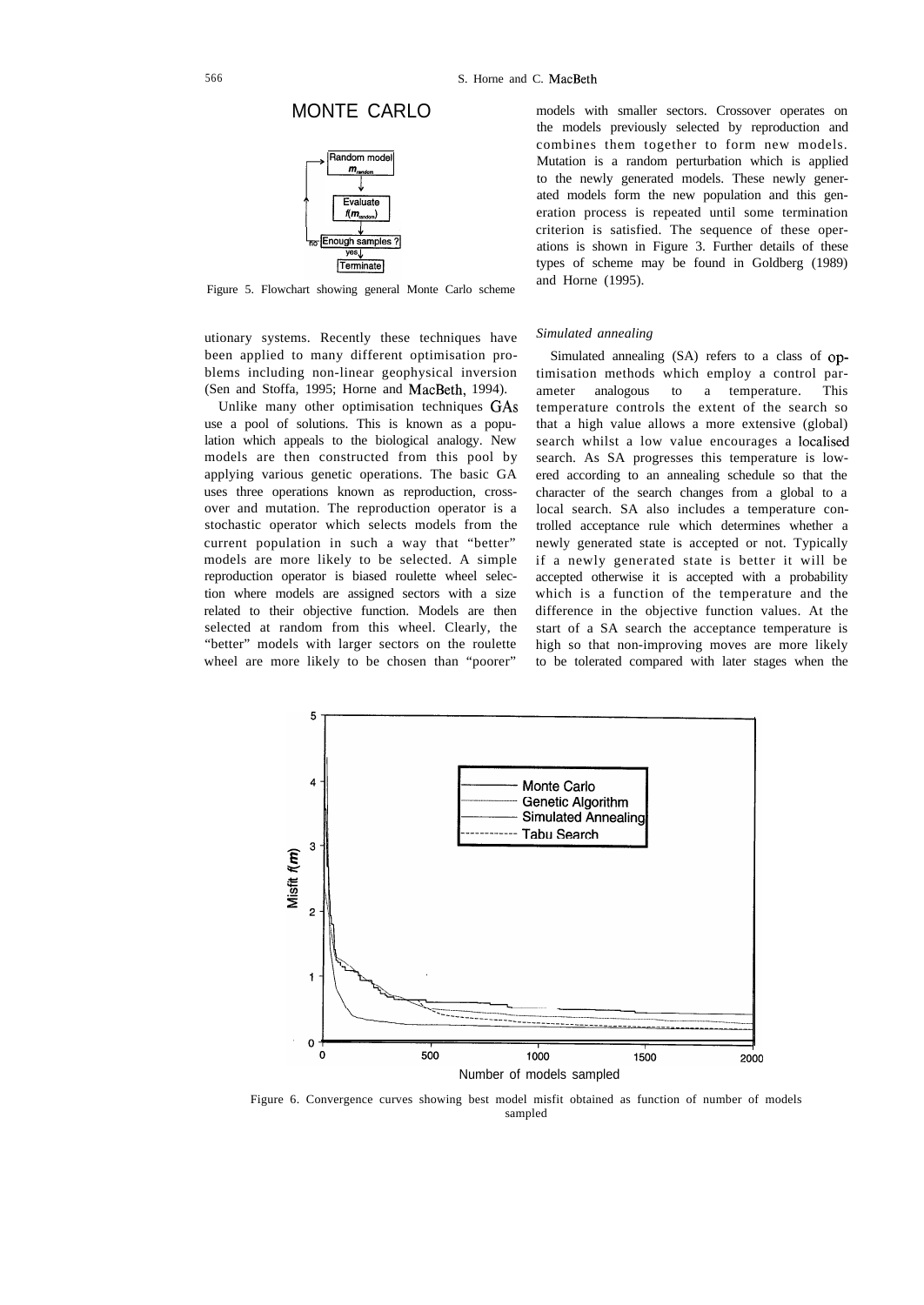



Misfit  $f(m)$ <br>  $\frac{1}{25}$ <br>  $\frac{1}{25}$ <br>  $\frac{25}{25}$ 

薪票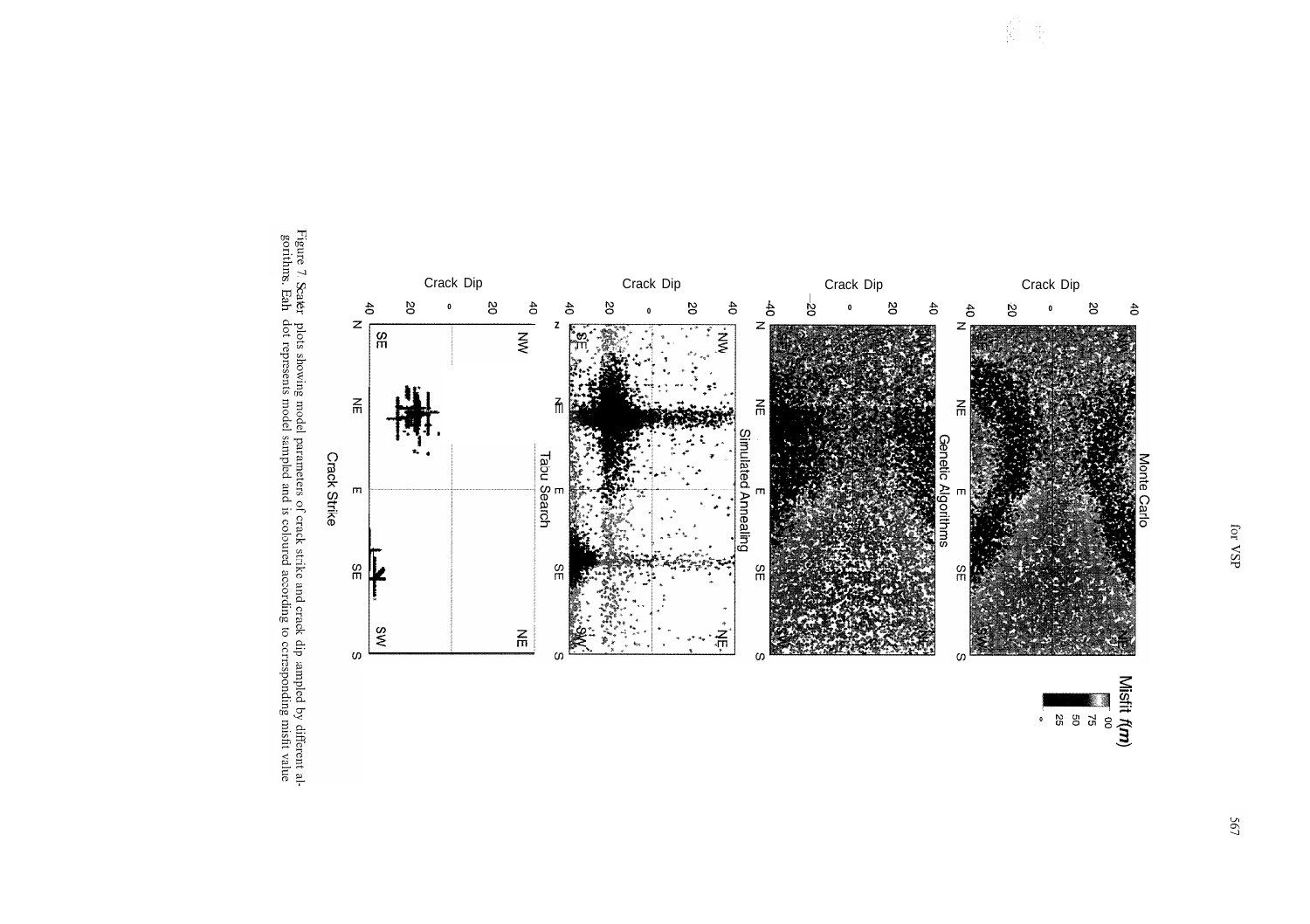

Figure 8. Two dimensional cross-section of model space about optimal solution. Ls denote local minima and G global solution

 $\langle \phi \rangle$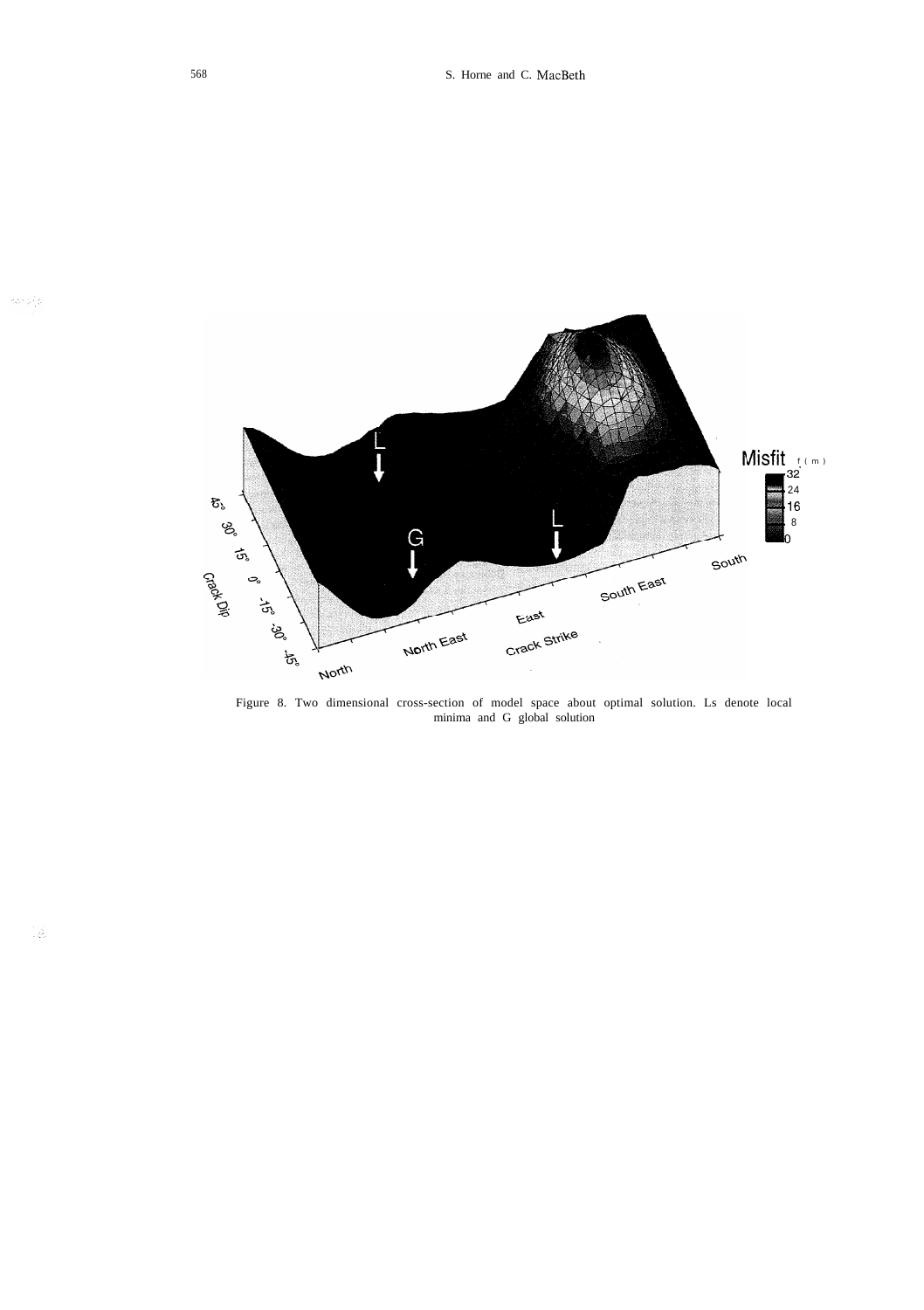system is cooler. A general flowchart for a SA search is shown in Figure 4.

There are many variants of SA schemes such as Boltzmann annealing, Fast (Cauchy) annealing or the Heat Bath algorithm (Sen and Stoffa, 1995). The method that we use in our inversion scheme is based upon the Adaptive Simulated Annealing algorithm (ASA) (Ingber, 1989). ASA differs from other schemes in several ways:

- 1. each model parameter is assigned a temperature;
- 2. the probability distribution function used in the generation of new models has a "fatter" tail than the Boltzmann or Cauchy distributions which are typically used in SA. This has the advantage that "outliers" may be sampled even in the closing stages of the search;
- 3. the annealing schedule is a dynamic function which is periodically rescaled.

### *Monte Carlo*

This search is used as a control against which the effectiveness of the other techniques are compared. Monte Carlo (MC) methods are random searches where the model parameters are selected from a uniform distribution. There is no underlying search mechanism and models are continuously sampled until a sufficient number of samples are generated from which a statistical estimate can be made (Press, 1968). This scheme is shown in Figure 5.

### **RESULTS AND DISCUSSION**

Because of the stochastic nature of these optimisation methods we show results that are obtained from the average of several runs initiated with different starting models.

The most common comparison test applied to optimisation techniques is the convergence rate. This is shown in Figure 6 where the horizontal axis represents the number of models sampled and the vertical axis the lowest objective function value found. The MC search shows the poorest convergent behaviour which is expected owing to the absence of any search mechanism. The TS is initiated after an initial random sample of 400 models so as to obtain a good starting model. As a result the TS shows the same behaviour as the MC search up to 400 samples. After this there is an apparently asymptotic convergence to a terminal value of  $f(m) = 0.250$ . SA converges to a similar value within approximately 500 samples with little improvement subsequent to this. The convergent behaviour of the GA is essentially the same as the MC search within the first 400 samples. After this the GA continues to converge to a final misfit value  $off(m) = 0.300$ . The failure of the GA to converge to the absolute Global solution is not unexpected.

This is because GAS are designed to preferentially sample the more significant regions of model space. A crude ranking of these methods in terms of convergent behaviour would place first SA followed by TS, GA and MC in respective order. However, it should be noted that this ranking is based upon the number of models sampled and not the number of algorithmic iterations. In the case of the TS and GA each iteration required the sampling of 34 and 40 models respectively whereas SA is a sequential search. Had the algorithms been implemented on a parallel machine the GA and TS could naturally exploit such an architecture using a task farm approach (each processor evaluating a single model). The same cannot be said for SA which involves a step by step search.

Although the convergent behaviour of these methods is important a more thorough comparison involves the consideration of reliability. When viewed in these terms the GA and SA show less variance in the final misfit values compared to the TS (Table 2). This variability is due to the dependence of TS on the initial starting model. TS descends from this point to the nearest local minimum and then thoroughly explores the surrounding region. As a result TS can expend many function evaluations before escaping this minimum. This behaviour is apparent in Figure 7. Each point in this plot represents a sampled model and is coloured according to the model misfit. The TS can be seen to be far more localised in comparison with the other methods. In some of the runs the TS is trapped in local minima located around crack strikes of south east and crack dips of 40" to the south west. To climb out of this local minimum to the global minimum (crack strike north east and crack dip 20" to the south east) would involve a trek along an approximately circular shaped valley in two of the dimensions as shown in Figure 8. In reality the remaining model parameters complicate this valley structure introducing many more local minima thus compounding the TS method.

All these optimisation schemes are controlled by user defined search parameters. If these parameters are found to critically control the algorithm's success and cannot be estimated efficiently then the usefulness of the algorithm is limited. An example of such critical behaviour is associated with SAs. If the cooling is too rapid there is premature conver-

Table 2. Statistical results of terminal misfit values obtained from 11 repeated runs using different search methods

|                                                       | МC                           | GА                           | SА                           | TS                           |
|-------------------------------------------------------|------------------------------|------------------------------|------------------------------|------------------------------|
| $J_{\rm max}$<br>$J$ min<br>$f_{\rm avg}$<br>$\sigma$ | 0.67<br>0.33<br>0.47<br>0.10 | 0.37<br>0.21<br>0.31<br>0.05 | 0.36<br>0.20<br>0.24<br>0.05 | 0.51<br>0.18<br>0.25<br>0.09 |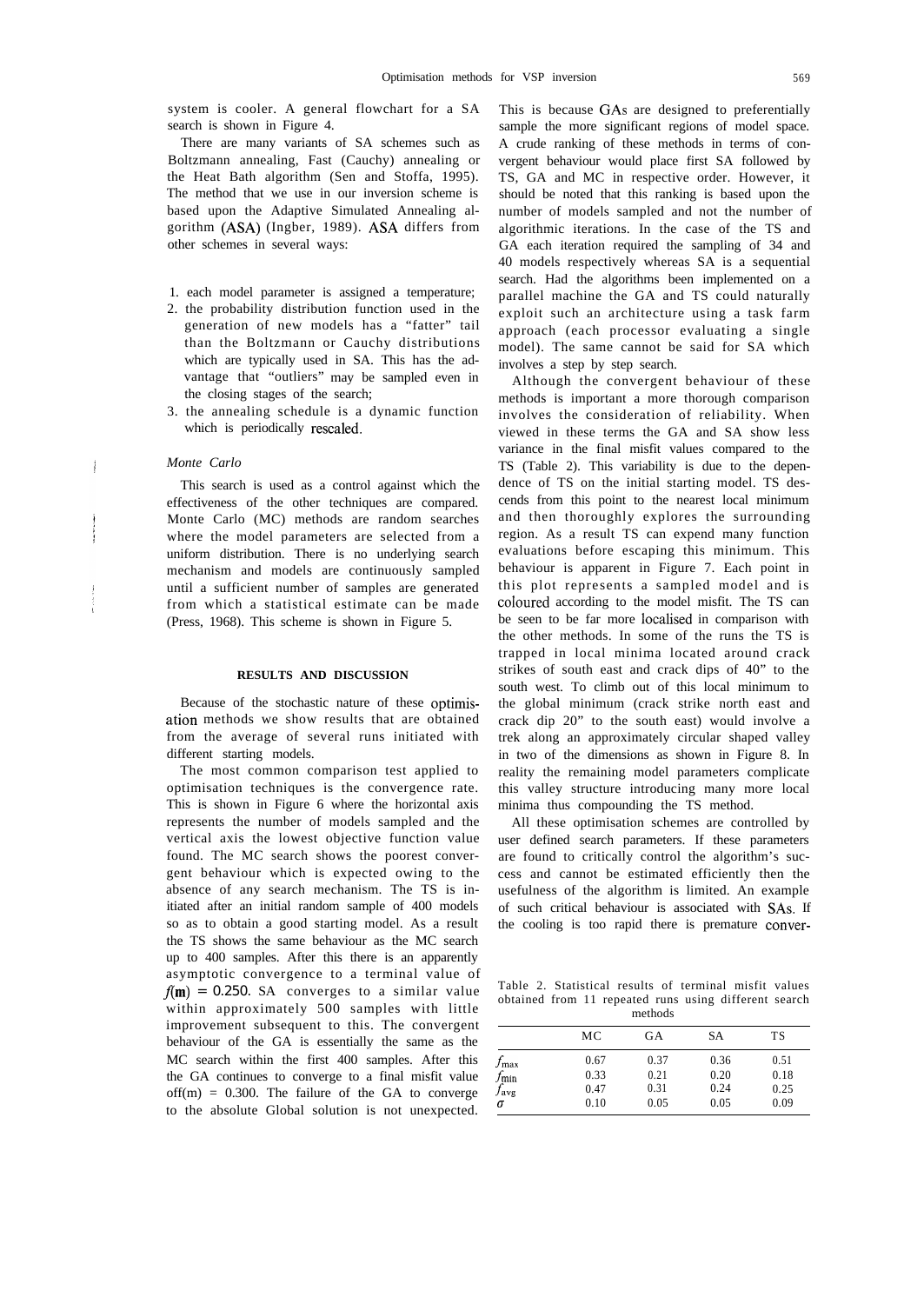

Figure 9. Comparison of observed and modelled data corresponding to best model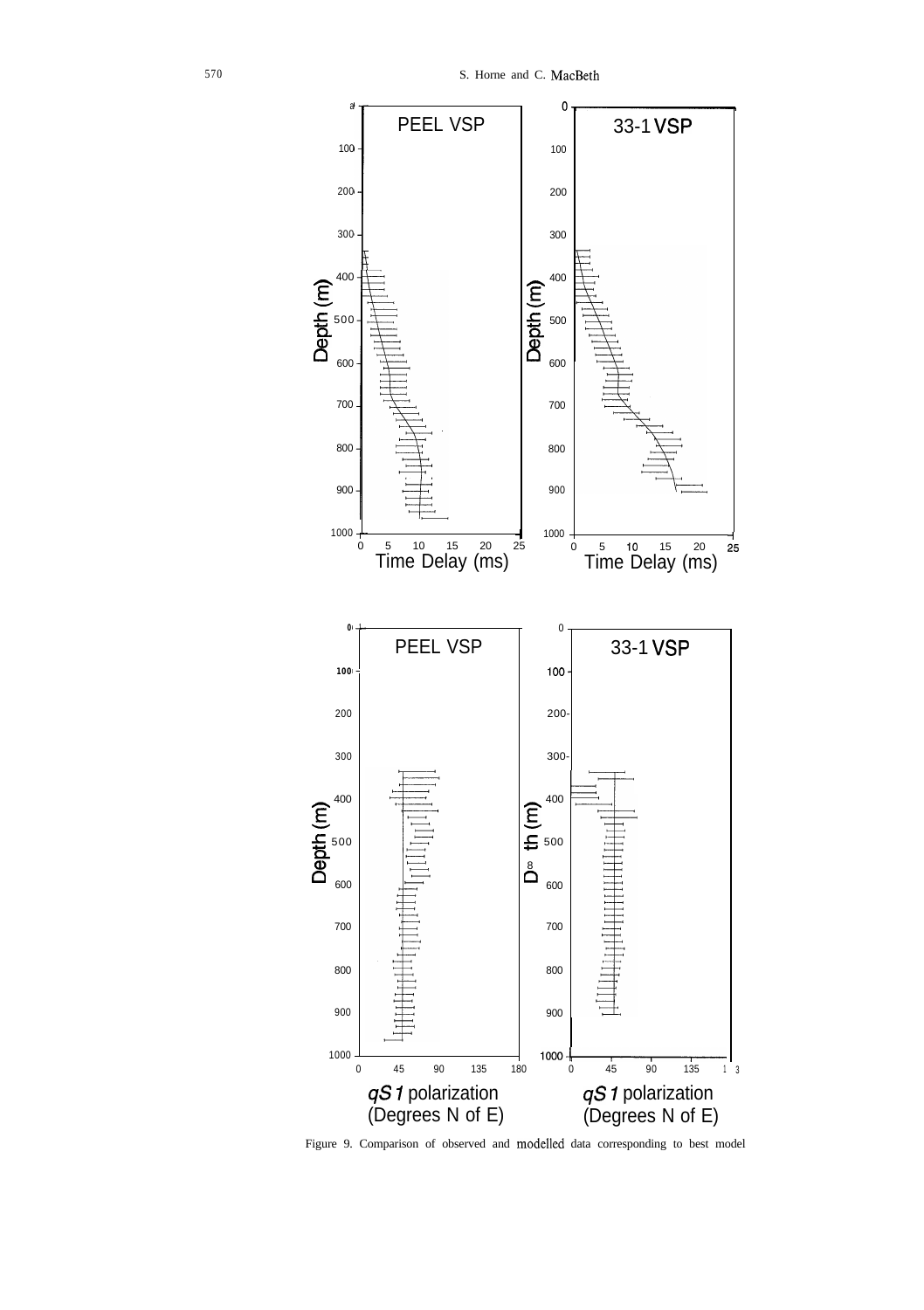Table 3. Control parameters used in different algorithms

| GА                                                               | SА                                                                                                                                                                | TS                                   |
|------------------------------------------------------------------|-------------------------------------------------------------------------------------------------------------------------------------------------------------------|--------------------------------------|
| Population size<br>Mutation probability<br>Crossover probability | Initial parameter temperature x NP<br>Terminal parameter temperature x NP<br>Initial acceptance temperature<br>Terminal acceptance temperature<br>Number of steps | Tabu list size<br>Neighbourhood size |

NP: number of model parameters.

arkar silai

gence to a sub-optimal solution and if cooling is too slow the algorithm converges too slowly. Our implementation of SA is the ASA method which is relatively insensitive to the annealing schedule since temperatures are periodically resealed in relation to the local curvature of model space. The tabu search which we use requires a choice of the Tabu list size and also the "size" of the neighbourhood. The neighbourhood size is defined in terms of the number of discretization intervals for each model parameter. Our implementation of TS defines a neighbourhood which decreases in size to one discretization unit for each model parameter as the search progresses. This is necessary since a neighbourhood using a single discretization unit for each parameter does not allow a sufficiently large step size for the TS to reach the minima within a reasonable number of iterations. This decreasing neighbourhood size is similar to the role of the model temperature parameters employed in SA methods. Simple GAS employ control parameters whose values are generally not critical to the search. (Table 3 lists the control parameters used in the different algorithms.)

As a further consideration when choosing different algorithms is the ease of implementation for each algorithm. A simple measure of this is given by the number of lines occupied by each algorithm. SA and TS, required approximately the same number of lines of code whereas the GA required more than twice as much.

The overall best model is obtained using the TS. This model has a misfit value of  $f(m) = 0.180$ which represents a good fit as can be seen in Figure 9. Perhaps the most interesting feature of the global solution is the suggestion of a sub-vertical crack system. The crack dip parameter indicates cracks dipping at 20" from the vertical towards the south east. The crack strike parameter is in good agreement with previous studies relating to the crack system observed at the test site (Queen and Rizer, 1990).

### CONCLUSIONS

A frequent pitfall with comparative studies of this type is to generalise the results to other problems. Each search method has its own characteristics which make the various search techniques more suited to different problem domains. This implies that a preliminary investigation of the likely nature of the model space may prove to be useful in the choice of search algorithm. However, we are able to suggest that an "aggressive" local search such as TS is a useful final step in refining the best model found by any other means.

*Acknowledgments-S.* Horne and C. MacBeth would like to thank the sponsors of the Edinburgh Anisotropy Project for their financial support. In particular we would like to thank Conoco Inc for the release of these data and John Queen, Bill Rizer and Dale Cox for many useful discussions. This work was supported by the Natural Environment Research Council, and is published with the approval of the director of the British Geological Survey.

### **REFERENCES**

- Glover, F. (1989) Tabu search-Part I. *Operations Research Society of America Journnl on Computing* l(3), 190-206.
- Goldberg, D. E. (1989) *Genetic Algorithms in Search, Optimisation, and Machine Learning.* Addison-Wesley Publishing Company, New York, 412 pp.
- Horne, S. (1995) Applications of genetic algorithms to problems in seismic anisotropy. Ph.D dissertation, University of Edinburgh, Scotland, 229 pp.
- Horne, S. and MacBeth, C. (1994) Inversion for seismic anisotropy using genetic algorithms. *Geophysical Prospecting 42(8), 953-974.*
- Hudson, J. A. (1980) Overall properties of a cracked solid. *Mathematicnl Proceedings qf the Cumbridge Philosophical Society 88, 371-384.*
- Ingber, L. (1989) Very fast simulated re-annealing. *Journal of Mathematical Computer Modelling 12, 967-973.*
- Press, F. (1968) Earth models obtained by Monte Carlo inversion. *Journal of Geophysical Research 73( 16), 5223-5234.*
- Sen, M. K. and Stoffa, P. L. (1995) *Global Optimisation* *in* **Geophysical** Amsterdam, 294 pp.
- Queen, J. H. and Rizer, W. D. (1990) An integrated study of seismic anisotropy and the natural fracture system at the Conoco Borehole Test Facility, Kay County, Oklahoma. *Journal of Geophysical Research B 95(7),* 11255-1 1273.<br>Rowbotham, P.
- Rowbotham, P. S. and Pratt, R. G. (1995) Optimisation of anisotropic velocity fields. In *57th Annual Meeting qf the European Association qf Geoscientists and Engineers, Glasgow.* Extended Abstracts 1, E045.